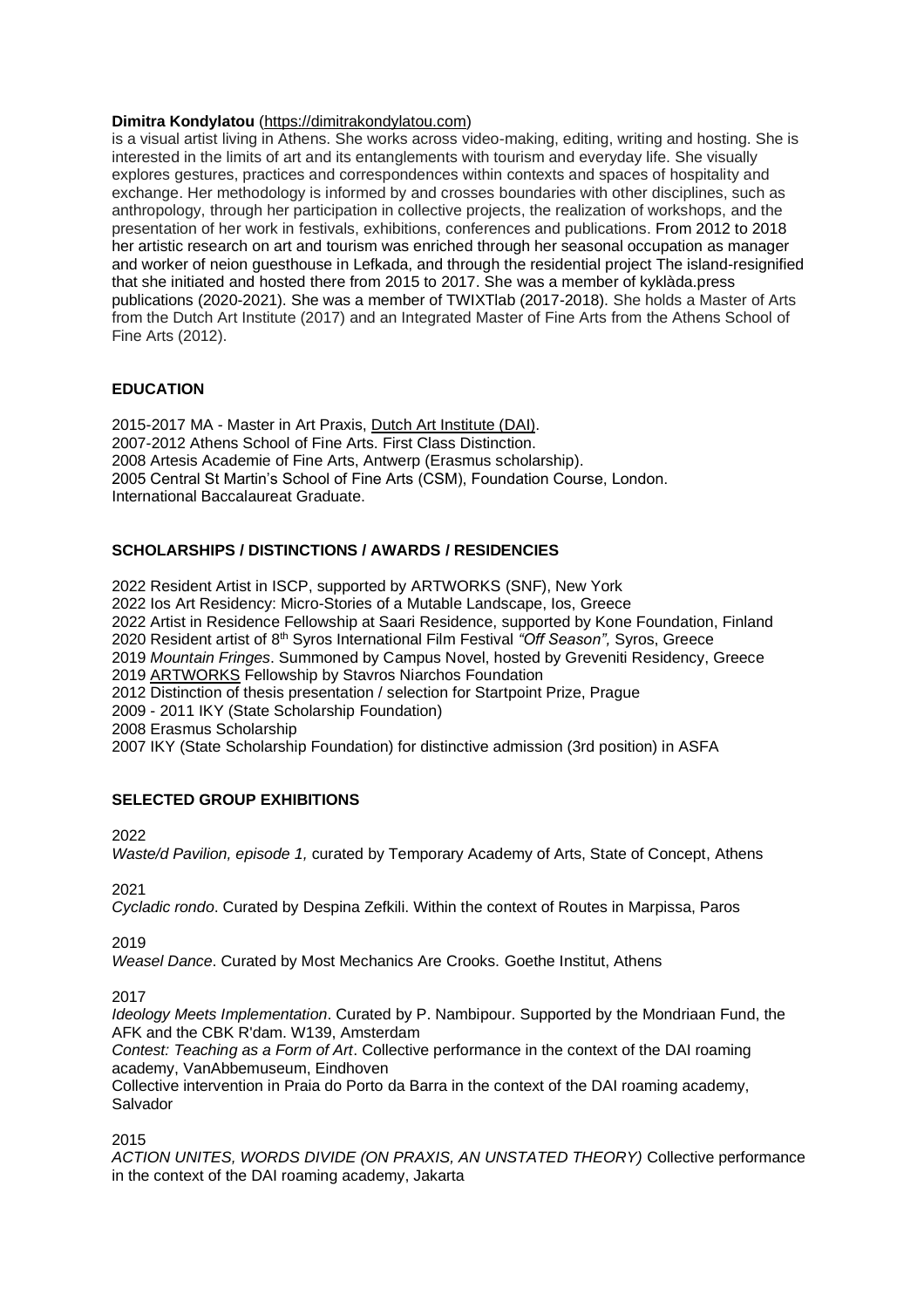*Dialogos #9 : work*. Center of visual and applied arts. Curated by N. Arvanitis, E. Karamba, G. Stathopoulou, Athens

2014 *Fonés*. CAMP, Athens

2013

*On moralism*. RE-culture 2. Curated by K. Stafylakis, Patra *Dialoghi di video-arte tra memoria e archivi*. Curated by M. Bevilacqua. Opificio Telecom Italia - Spaceo Contemporaneo, Rome *Rooms 2013* and *Rooms +*. St George Lycabettus hotel and Kappatos gallery. Co-op M. Kataga, Athens

2012

*What we want*. 12th Exhibition of Contemporary Art, Action Field Kodra. Participation in collaboration with M. Tzanakou and D. Papoutsakis, Thessaloniki *Island living-room.* Thesis Exhibition, ASFA, Athens *My mouth is my limit*. Embros Theatre, Athens

2011

*Roaming Images*. 3rd Biennale of Contemporary Art, Thessaloniki Museum of Contemporary Art (ΜΙΕΤ), Thessaloniki

*Re-editing History & Memory*. 11th Exhibition of Contemporary Art, Action Field Kodra, curated by N. Navridis and T. Tramboulis, Thessaloniki

*Exercises for wellness*. Curated by M. Baboussis. Goulandris Natural History Museum, Athens

2010

*Silence*. Curated by Y. Melanitis with the support Goethe Institut, hosted by ABOUT gallery, Athens *Canon HT6*. International Test Site (ITS)- Z1 Ritopek, Βelgrade

*Psyche – Bipolarity and Art*. In cooperation with the Research Institute of mental Health. ASFA, Athens

*metamoralis*. A collective self-organised exhibition by the team of Xylino Steki, an experimental workspace, located in an occupied building of the Athens School of Fine Arts, Athens

2008

*Obsérvation d' une pensée perdue*. Performance. Mimar Sinan University, Istanbul *DEMOCRATIE IN BEWEGUNG – Η Δημοκρατία σε κίνηση* . Athens School of Fine Arts in collaboration with the Goethe Institute, Athens

## **FILM FESTIVALS**

2022 *LUXENIA* 5<sup>th</sup> Beach Film Festival, Ohrid, Macedonia

2021 *LUXENIA* 44th Drama International Short Film Festival, Drama 2<sup>nd</sup> FLIGHT / Mostra Internationale del Cinema, Genova 27<sup>th</sup> Athens International Film Festival, Athens

*Backyard with a view* 8<sup>th</sup> Syros International Film Festival, Syros

2016 *Interpretations* Festival Miden. Kalamata, Athens, Moscow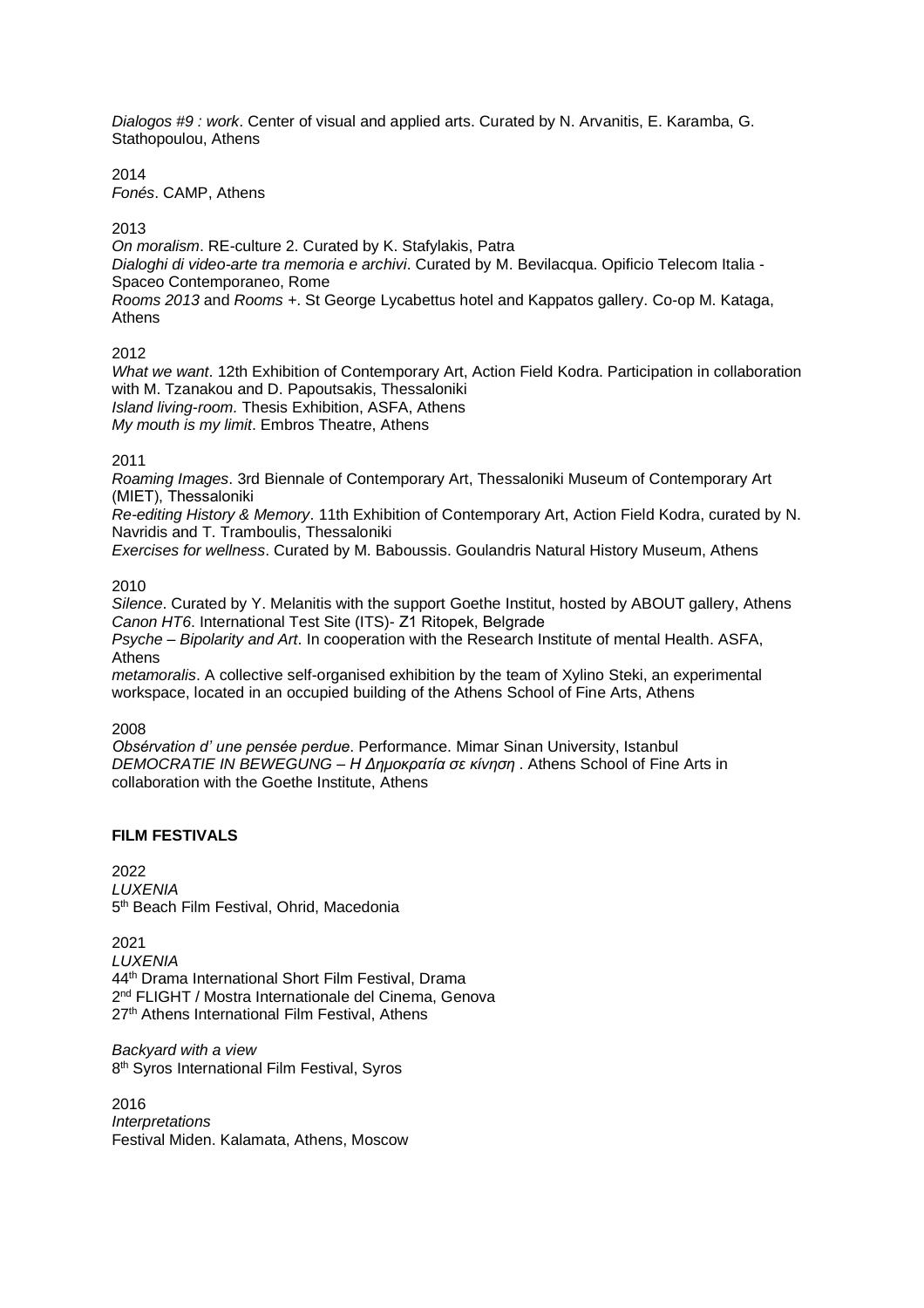# **WORKSHOPS / PROJECTS**

### 2021

*Epitopou*. Within the framework of topos; lefkada, a project organised by AMAKA, Lefkada, Greece *Dishmapping 3.0* (organizer). Athens School of Fine Arts. Within the context of E. Rikou's class, Anthropology and Contemporary Art

## 2020

*Alternate Paths* (organizer). A workshop commissioned and supported by 8th Syros International Film Festival: Off Season, Syros

## 2019

*CAP* Corinth Art Platfrom (participant), organized by K. Nikolou and M Buning, Corinth *Dishmapping 2.0* (organizer). Athens School of Fine Arts. Within the context of E. Rikou's class, Anthropology and Contemporary Art

## 2018

*Dishmapping 1.0* (organizer). Panteion University for Social and Political Sciences. Within the context of E. Yalouri's class, Anthropology and Material Culture

### 2015-2017

*Learning from documenta* (participant). Initiated by E. Rikou and E. Yalouri with the academic support of the Athens School of Fine Arts, the Anthropological Research Laboratory – Panteion University of Social and Political Sciences, the Rosa Luxemburg Foundation and the J.F. Costopoulos Foundation. Athens

## 2017

*About Food* (organizer), in collaboration with E. Rikou. Organized in two parts, for *The island resignified*, Lefkada, and in *TWIXTlab*, Athens

2016

*Daysign - Locus Exoticus* (participant). A project by P. Sklavenitis. Within the context of Synapsis II of the Athens Biennale. Bageion, Athens

### 2011- 2014

*Fonés* (participant). A group of visual artists and social scientists exploring the multiple ways in which sounds produced by living bodies are transformed into matter for thought and art making. Athens

## **CONFERENCES** (participation)

### 2022

*Biographical narratives on the world of work*, 5th Oral History Conference, Rethymno. University of **Crete** 

2019

*Tourism, recreation and traveling experiences: interdisciplinary critical approaches*, within the context of the 25th Greek Postgraduate Seminar - Conference on Matters of Research Methodology in Social Sciences. University of Crete

*Memory and Oblivion in Public Space*. Organized by CiBa (Cities in Balance). Lefkada

### 2017

*Undocumented Documentations \_on narratives, lessons and copyrights*. Presentation together with E. Giannakopoulou. Learning from Documenta closing event, in Polytechnio. Co-ordinated by A. Lambropoulos, E. Rikou and E. Yalouri. Athens

2016

*Culture as a Development Lever*, 61st Festival of Speech and Art organized and hosted by the Cultural Centre of Lefkada. Lefkada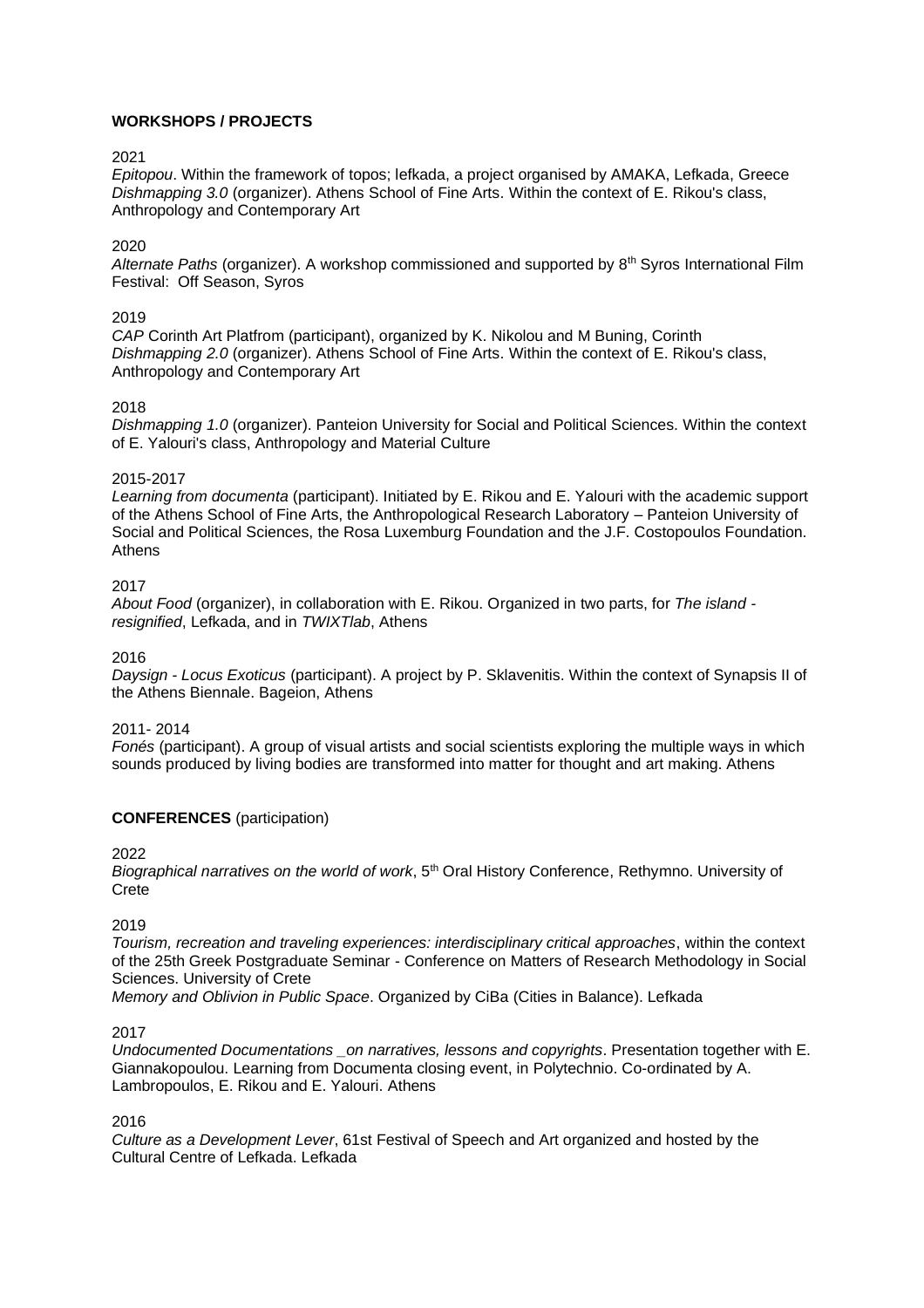2011

*Border Crossings, Betwixt and Between, Boundaries, Negotiations and Transitions in S.E.Europe*, 9th International Conference of Anthropology, Workshop 1, *Crossing Borders between Art and Anthropology*. Komotini

## **PRESENTATIONS / ARTIST TALKS**

## 2022

Ad interim / Tracing relativities from monument to territory, organized by Campus Novel and Modal Public Heritage Lab, TAVROS, Athens

#### 2021 (online)

*(Moving) image as research medium or medium for the presentation of a research*. Invited in the seminars organized by E. Yalouri on multimodal research and practice. Panteion University of Social and Political Sciences, Athens

#### 2019

*Undocumented Documentations \_on narratives, lessons and copyrights* presentation together with the Learning from Documenta team in the public program of the exhibition *City in Pieces* in Eight, Athens *Artist talk*. Athens School of Fine Arts

*The Box: expanded*, a conversation with the guest editors, H. Ploegman and N. Doulos, of Kunstlicht issue 39, 2018, no. 2, *Unpacking Residencies: Situating the production of cultural relations*. OT301, Amsterdam

#### 2018

*About Food*, project presentation together with the artist and anthropologist E. Rikou. Panteion University of Social and Political Sciences, Athens

*In view of // Υπόψη*, artist talk. Victoria Square Project, Athens

*Tourism, economy and artistic practices: on art residencies.* (organizer) Two meetings on the politics and poetics of art residencies with selected guests. TWIXTlab, Athens

2017

*THE BOX\_ on edges, vertices, faces and commodified intimacies*. Graduation presentations MAELSTROM SLOW DANCE: [Dutch Art Institute.](http://dutchartinstitute.eu/) Huis Oostpool, Arnhem

2015

*A residential project. On artistic mobility*, in the context of the event *Diasporas*. Organized by P. Myrtsou and E. Giannakopoulou. Cultural Center Babylonia, Dimitria Festival 2015, Thessaloniki

2013

*Nanny State*. Presentation with N. Bairaktari. Embros Theatre, Athens

### **PUBLICATIONS**

2021

*Undocumented documentations \_ on narratives, lessons and copyrights –* a text written in collaboration with E. Giannakopoulou for FIELD journal of socially engaged art criticism, double issue 18+19 hosting 'Learning from documenta', guest edited by E. Rikou, E. Yalouri and A. Lampropoulos: [http://field-journal.com/issue-18/cartographies/undocumented-documentations-\\_on-lessons](http://field-journal.com/issue-18/cartographies/undocumented-documentations-_on-lessons-narratives-and-copyrights)[narratives-and-copyrights](http://field-journal.com/issue-18/cartographies/undocumented-documentations-_on-lessons-narratives-and-copyrights)

#### 2020

Impending Arrivals, pp. 1-8, Suspended Arrivals pp. 9-18, Confined Spaces, pp. 19-66. In *Public Health in Crisis: Confined in the Aegean Archipelago*, ed: D. Bergé, kyklàda.press: Athens Traveling to the Cyclades: Modernist Projections, pp. 45-70. In *The Architect is Absent: Approaching the Cycladic House*, ed: D. Bergé, kyklàda.press: Athens

Professional Hugs, pp. 73-79. In *Free Love Paid Love: Expressions of Affection in Mykonos*, ed: D. Bergé, kyklàda.press: Athens